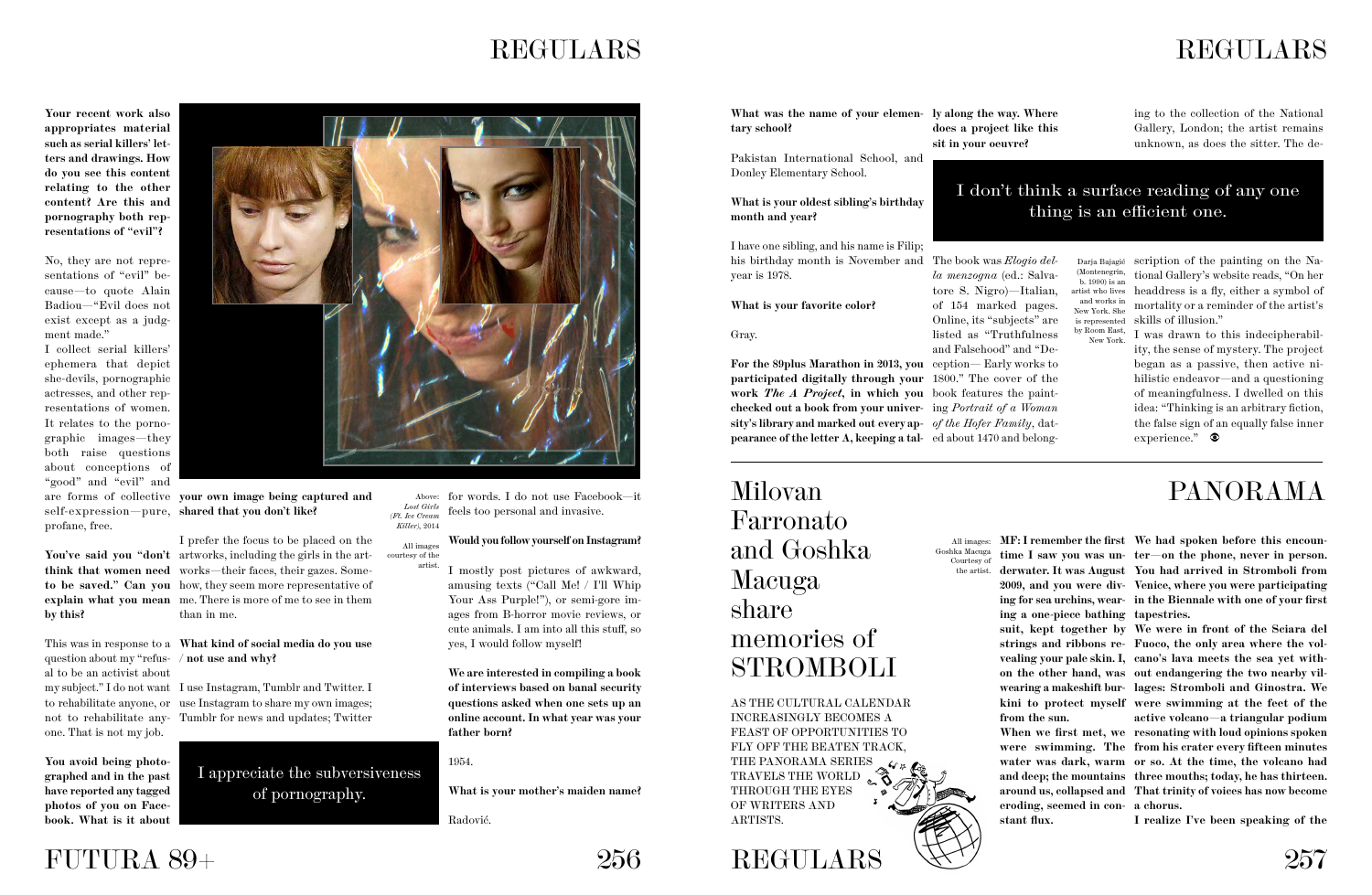## PANORAMA

**volcano in terms of the masculine and**  am now hesitant. Why should I attrib**ute to the volcano a gender?**

GM: In the 15th century, Nicolas Flamel took a journey to Santiago de Compostela to retrieve the spirit of St. James. "This is the point where all alchemists must begin," he wrote. "With their pilgrim's staff as a guide and a scallop as a sign, they must undertake this long and dangerous journey, half on the water, half of land. First as pilgrims, then as pilots."

We too met on the journey to an unknown land surrounded by seawater and the fire of the volcano. Like Hermetic pilgrims, we were in search of secret knowledge. But the Christian pilgrim was guided by the word of God. What spirit was there to guide us?

> ows of people that were We were good and bad during our visnot there. What emerged its to the island. We embraced chaos



A shared fear of nature took us far back to a time when man, afraid of the unknown, created rituals to make sense of the world. I was reminded of the snake ritual narrated to me in a lecture by my "old friend" Aby Warburg. We stepped tentatively on the way to the mouth of the volcano, treading carefully to avoid encountering the serpent, watching for other signs and symbols. Aside from climbing the volcano, our most memorable rituals were less physically challenging. Office work, for instance, was performed in a horizontal position, under a tree—our "philosophical tree." Spending all day and night together, we were united by the joy of discussing matters of life, love, and of course, the art world. These produc-

tive ses-what we are; if we make a devil out of sions would ourselves, that too is what we are; we take us far into the are all at work, creating. At the center night, when we would of all things resides the sun. Could we eventually realize that find a better place in this most beauthe surrounding village tiful of all temples, from whence this had descended into sleep. light illuminates all things at once? was our fear of light and darkness in ourselves: "We have the Centrum Naturae in ourselves; if we make an angel out of ourselves, that is

Light and dark merged Rightly is it called the lamp, the spirit,

Running through the al-does not choose what to light. Good leyways of Stromboli, we and bad stand together in the glory of the ruler of the universe." This lamp

so quickly into one. were haunted by shad-its brightness.



and productive order. We drank and danced and played and worked. We looked after others and others looked after us in equal measure.

> edition "In Favour of a Total Eclipse, will run from July 17–27, 2015.

#### What is the gender of the volcano? Is it male or female?

The group truly found its strength in December 2010. It was then that I fell in love with our group. The beautiful sunshine that had lead us to the top of the volcano on December 31 disappeared, gone for the remainder of our stay. The wind tore the house apart, the waves swallowed the rocks we stood upon, and the low, heavy rumble of thunder felt as if it were competing with the music of the volcanic eruptions. Even if we had wanted to, we were unable to leave the island. This temporary incarceration did not frighten us, if anything it offered us relief. But though we struggled constantly with the elements, we were in total harmony with each other. Beyond the existence of our perfect group, all that lay waiting for us was the chaos of our individual worlds.

I tried to write a word in the sky by blurring and smudging the image of the moon in the lens of my camera. Like Ramon Lull's memory wheel, the letters constructed by the movement of my lens helped me to store memories of the volcano and of the group.

**MF: On 3 August 2012, we were listening to a monologue by Florence Derieux about Rimbaud's legacy, sitting on the terrace of the Lunatica the house where the Fiorucci Art Trust hosts its yearly summer events program, "Volcano Extravaganza." That year's session was the second for which we'd invited an artistic leader—in this case, Nick Mauss—to co-curate the festival.**

**That's when you and I exploded. I promised you that I would never forgive you. You told me I was pathetic. I believe the reason for our catfight was that we were going through** 

**similar personal experiences. My get Amnesia,' conceived boyfriend of five years was turning with Haroon Mirza. towards heterosexuality, while yours Now it's almost time had been indulging in gay activities. for the 2015 edition, We were having a mirrored experi-and this summer you ence, which duplicated the sense of will again be in Stromloss. We recognized in each other boli—not only as a rewhat we disliked in ourselves.**

**It would be over a year before we also as a participant, a spoke again. You missed two straight special guest. For this editions of the "Volcano Extravagan-fifth edition, "In Favor za" : 2013's "Evil Under the Sun," led of a Total Eclipse," I by Lucy McKenzie and 2014's "For-chose to fight a solitary** 

**discovered friend , but** 





## REGULARS

"Volcano Extravaganza" is a yearly summer festival presented by Fiorucci Art Trust on the volcanic island of Stromboli, Italy. The fifth